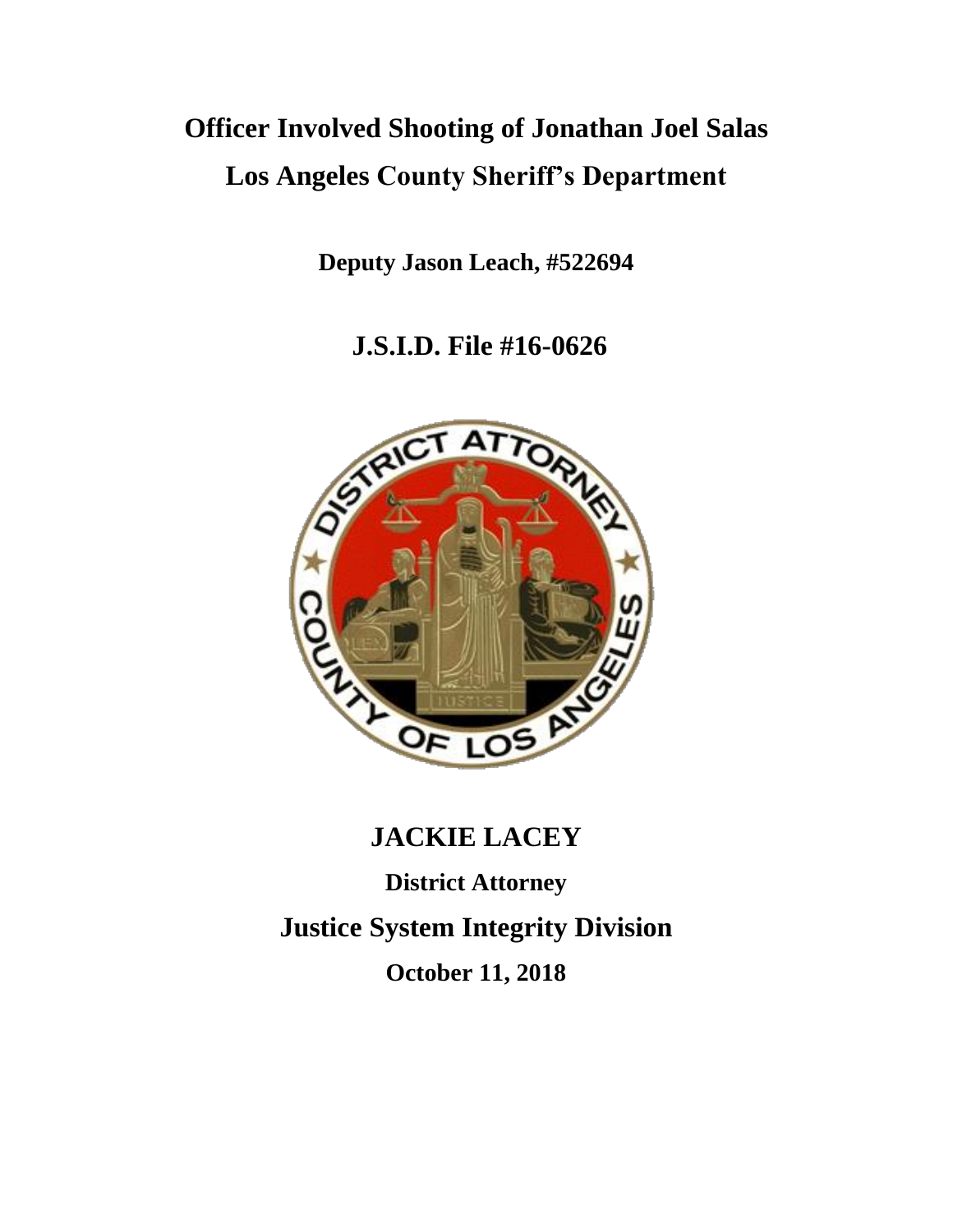## **MEMORANDUM**

| TO:             | CAPTAIN CHRISTOPHER BERGNER<br>Los Angeles County Sheriff's Department<br>Homicide Bureau<br>One Cupania Circle        |  |
|-----------------|------------------------------------------------------------------------------------------------------------------------|--|
|                 | Monterey Park, California 91755                                                                                        |  |
| FROM:           | JUSTICE SYSTEM INTEGRITY DIVISION<br>Los Angeles County District Attorney's Office                                     |  |
| <b>SUBJECT:</b> | <b>Officer Involved Shooting of Jonathan Joel Salas</b><br>J.S.I.D. File #16-0626<br>L.A.S.D. File #016-11957-0370-055 |  |
| DATE:           | October 11, 2018                                                                                                       |  |

The Justice System Integrity Division of the Los Angeles County District Attorney's Office has completed its review of the December 12, 2016, non-fatal shooting of Jonathan Salas by Los Angeles County Sheriff's Department (LASD) Deputy Jason Leach. We have determined that Deputy Leach acted in lawful self-defense and the defense of another when he fired his duty weapon.

The District Attorney's Command Center was notified of this shooting on December 12, 2016, at approximately 11:05 p.m. The District Attorney Response Team responded to the location of the shooting, where they received a briefing and walk-through of the scene.

The following analysis is based on reports, witness statements, police radio traffic records and recordings, medical records, photographs and forensic reports submitted to this office by the LASD Homicide Bureau. No compelled statements were considered for purposes of this analysis.

## **FACTUAL ANALYSIS**

On December 12, 2016, at approximately 9:40 p.m., Deputies Leach and Honea were in full uniform on patrol in the area of 89<sup>th</sup> Street in Los Angeles, driving a marked, black and white patrol vehicle. They observed Jonathan Salas (Salas) riding a bicycle on the sidewalk without a headlight, in violation of Vehicle Code section 21201(d) and Los Angeles County Code section 15.76.080.

Through his open, passenger-side window, Honea instructed Salas to stop. Salas looked directly at Honea, then increased his speed and kept riding. Leach activated the patrol vehicle's red, flashing lights. Salas crossed in front of the patrol vehicle, turned onto Budlong Avenue, and continued riding north on the west sidewalk. Leach and Honea followed, driving parallel to Salas.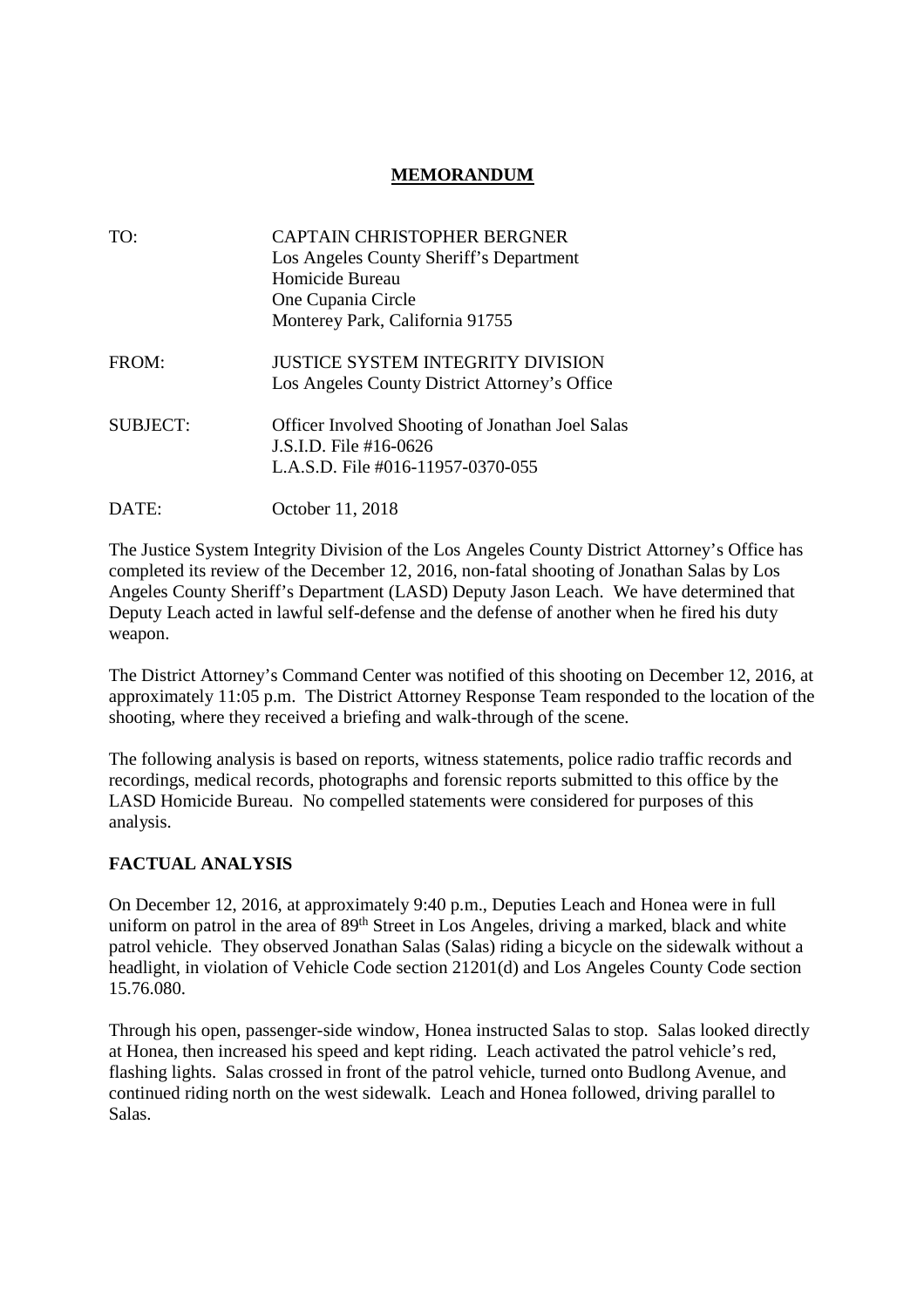Both deputies observed Salas repeatedly reach into his right front jacket pocket while continuing to evade them. Honea and Leach saw the butt of a black, semi-automatic firearm in Salas' right jacket pocket. Leach ordered Salas to stop and to show his hands. Salas ignored Leach's commands and continued riding. Honea broadcast over the police radio that they were in pursuit of a "417"<sup>1</sup> suspect on a bicycle.

Shortly after the broadcast, Salas suddenly stopped his bicycle on the sidewalk in an open area between two parked cars. Leach stopped the patrol car parallel to Salas. Salas struggled to get off his bicycle and moved directly towards the patrol car, which was approximately five to seven feet away. Salas looked directly at Leach and pulled the handgun out of his right pocket while continuing towards the patrol car. Honea exited the car to try to get a clear line of sight to Salas. Believing that he and his partner were about to be shot, Leach fired six rounds through his open, driver's side window, striking Salas. Salas fell to the ground and dropped the handgun in the street. Leach and Honea detained Salas at gunpoint until backup officers arrived.



Leach and Honea's patrol vehicle parked parallel to the west sidewalk on South Budlong.

Deputy Marroquin and Deputy Maas responded to the radio call for assistance within minutes. When they arrived, they observed Leach and Honea detaining Salas at gunpoint. Salas was lying face down in the street between two parked cars near the west curb, his head pointed north. A black, 9mm semi-automatic handgun and a loaded semi-automatic magazine were within Salas' reach at his feet near the curb. Maas moved Salas away from the weapon.

<sup>&</sup>lt;sup>1</sup> "417" is code for man with a gun.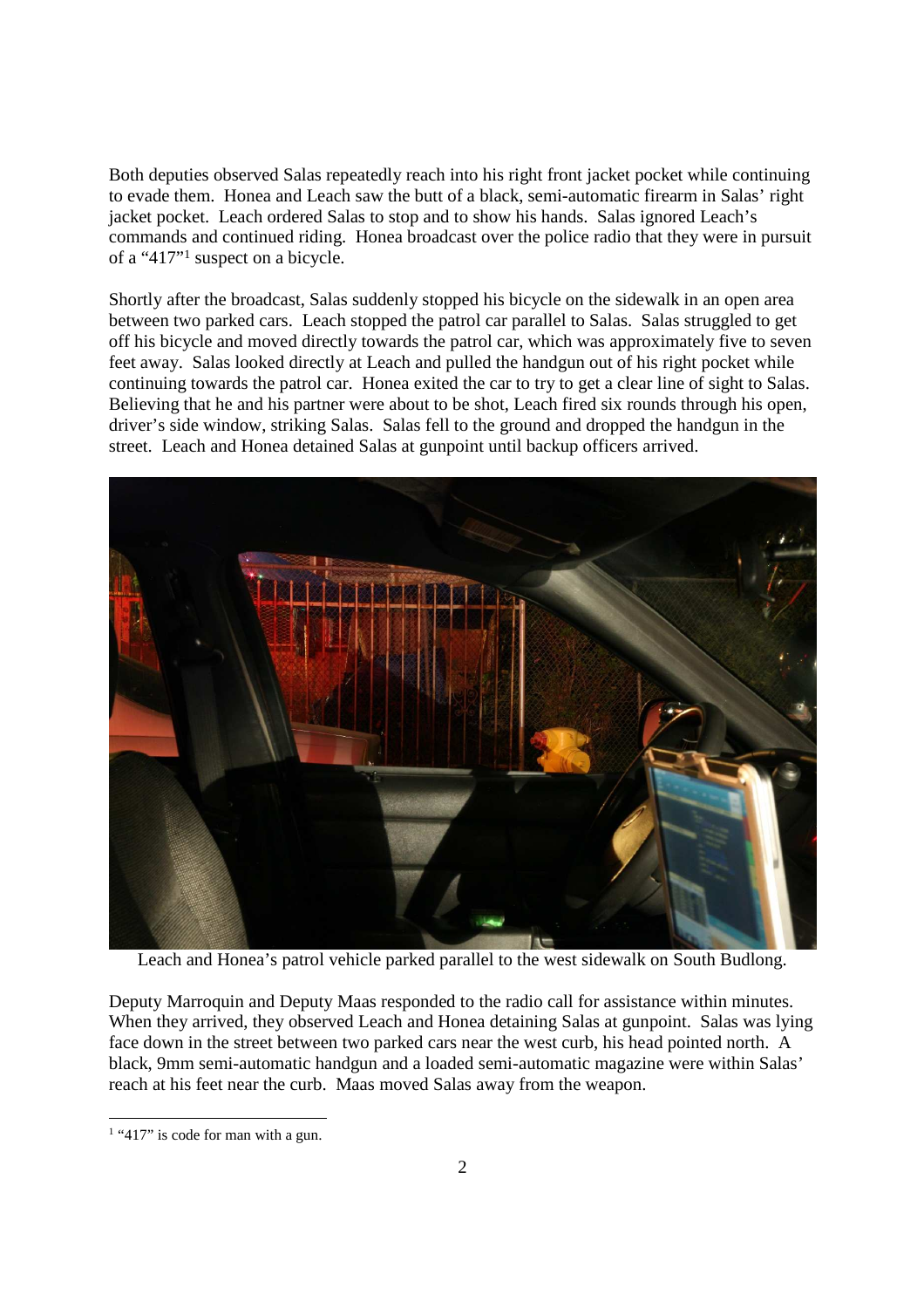

Salas' black, semi-automatic handgun and loaded magazine near the west curb of Budlong.

Honea searched Salas and recovered a second, loaded semi-automatic magazine from his front right pant pocket and a marijuana pipe from his rear pant pocket. Honea placed both items on the ground. Honea applied pressure to Salas' wounds while waiting for the ambulance.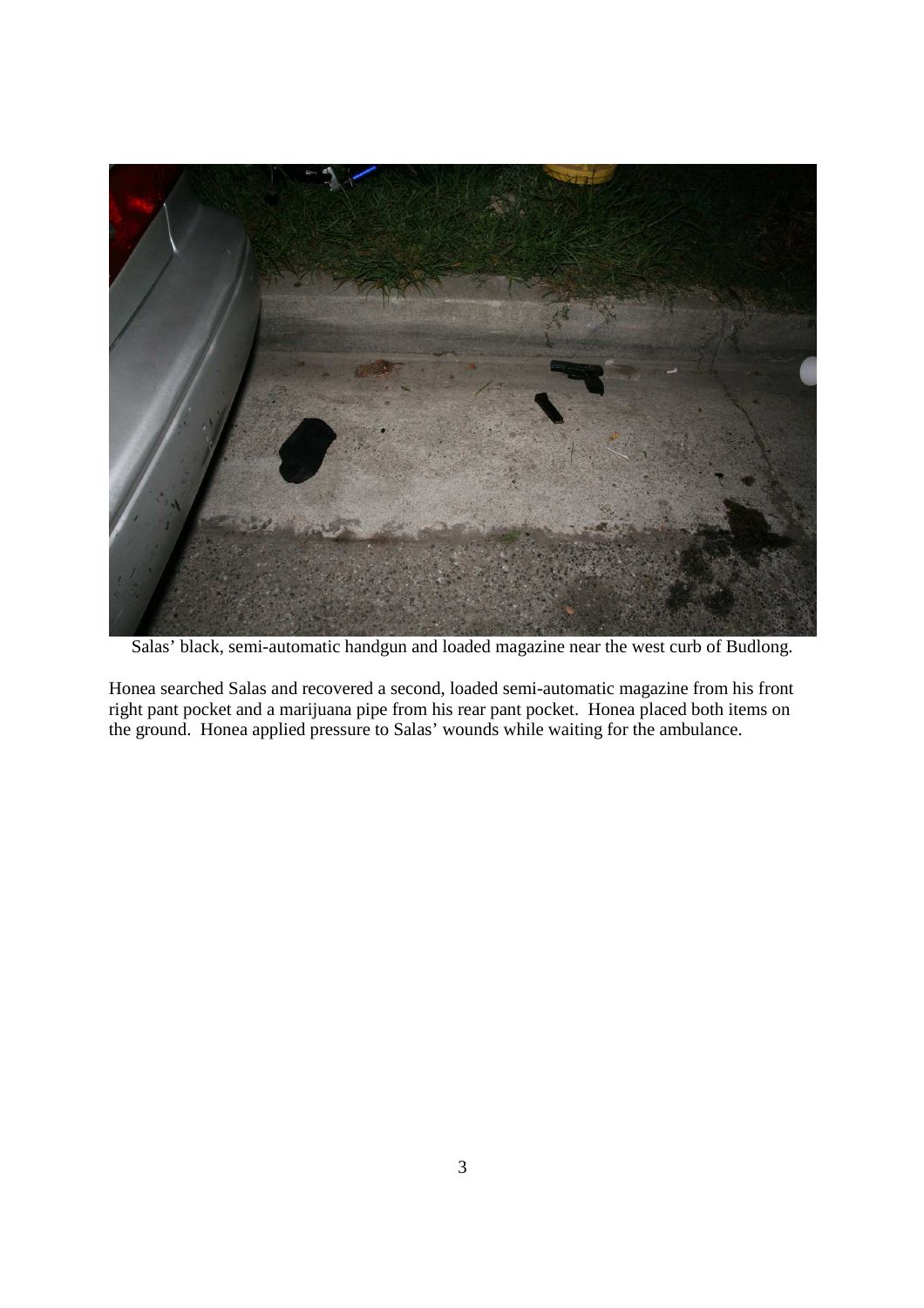

Second loaded magazine and marijuana pipe recovered from Salas' pockets by Honea.

.

The Los Angeles Fire Department arrived at the scene, rendered medical assistance, and transported Salas to UCLA Harbor General Hospital. Salas suffered gunshot wounds:

Jonathan Salas was arrested and charged with felony violations of Penal Code section 417(C), Exhibiting a Firearm in the Presence of an Officer, and Penal Code section 29800(a)(1), Possession of a Firearm by a Felon, and sentencing enhancements pursuant to Penal Code section 667.5(b), in case YA095403.<sup>2</sup>

#### **Witness Statements**

Several people stated that they heard shots fired, but did not see anything before or after the shooting. Residents close to the location of the shooting refused to be interviewed by detectives until they contacted an attorney.

<sup>&</sup>lt;sup>2</sup> As of the writing of this review, the criminal case against Salas is pending. The preliminary hearing was held on July 10, 2018. Salas was held to answer on all counts. A pre-trial hearing is set for October 16, 2018.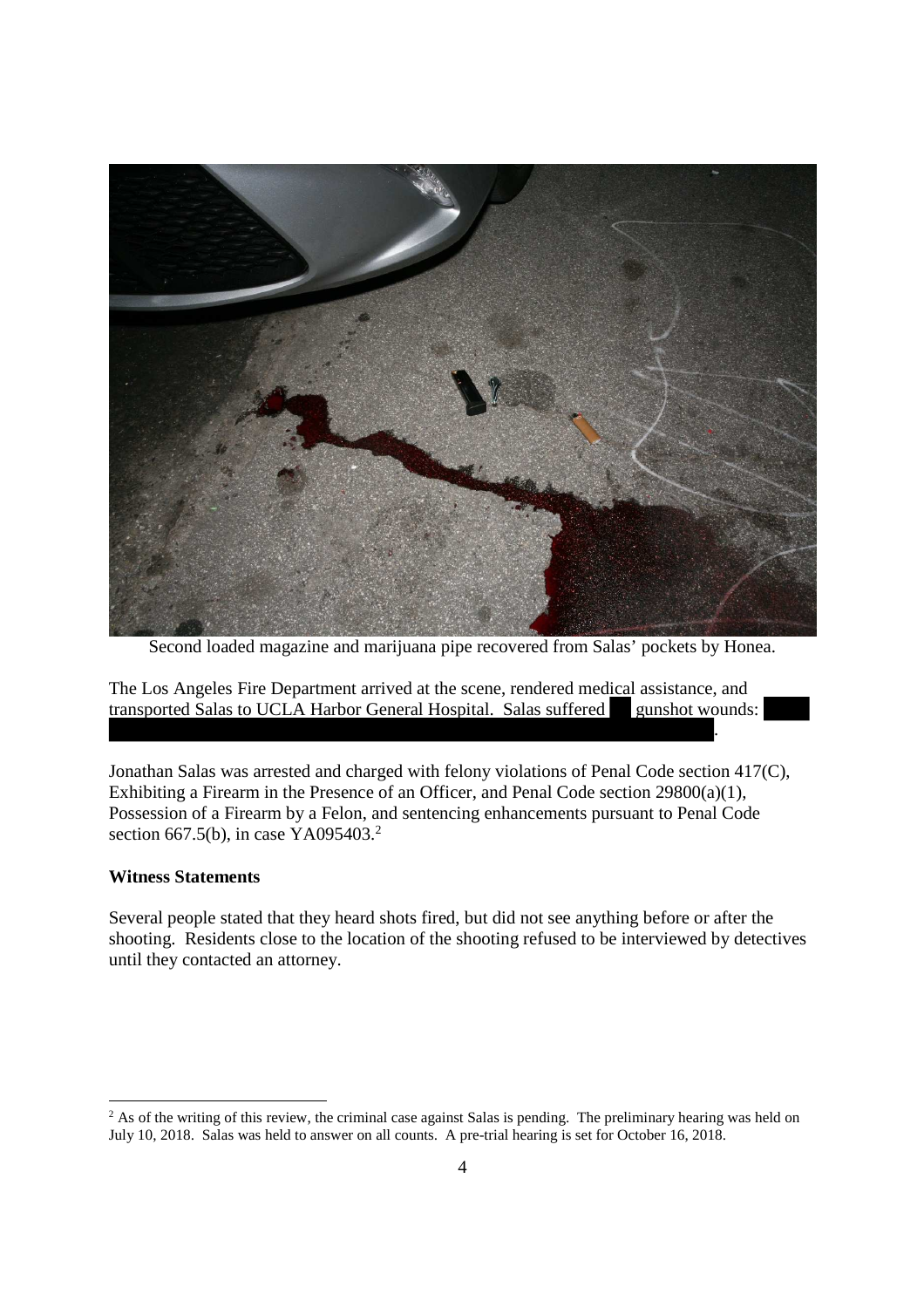#### Statement of Deputy Leach<sup>3</sup>

Leach told investigators while he and his partner were on patrol, he observed Salas riding a bicycle without front or rear lights. Honea ordered Salas to stop. Salas looked in their direction, but kept riding. Leach activated the patrol car's red flashing lights.

Leach observed Salas reach into his right, front sweater (red hoodie) pocket and pull out what Leach recognized as the butt of a black, semi-automatic handgun. Leach ordered Salas to stop and let him see his hands, but Salas ignored Leach's commands.

Salas stopped the bicycle in between two parked cars between a tree and a fire hydrant. As Leach stopped the patrol car, he observed Salas stumble off the bike and begin to run towards the car while pulling the handgun completely out of his jacket pocket with his right hand. Salas stepped off the curb into the street while holding his elbow up towards his shoulder and moving his wrist towards Leach. Believing that Salas was going to shoot him and his partner, Leach fired at Salas while seated inside the patrol car. Salas fell to the ground and dropped the handgun. Leach estimated that Salas was within five to seven feet of the patrol car when he was shot.

#### Statement of Deputy Honea<sup>4</sup>

Honea stated that he observed Salas riding without a forward facing light. Through his open, passenger-side window, Honea told Salas to stop. Salas made eye contact with Honea, increased his speed and crossed to the west sidewalk.

Honea observed Salas reach into his front right jacket pocket, play with something inside, and then put his hand back onto the handle bar. Honea continued instructing Salas to stop while illuminating him with his flashlight. As they drove parallel to Salas, Honea saw the back end of a black, semi-automatic pistol in Salas' right jacket pocket. Honea told Leach that Salas was reaching for a gun. Honea unholstered his duty weapon, and broadcast that they were pursuing a "417" suspect.

Salas repeatedly put his hand into his right pocket while riding on the sidewalk. In an opening between two cars, Salas suddenly came off his bicycle while simultaneously pulling the handgun from his jacket, and stepped onto the curb towards the patrol car. Honea could not get a clear shot from inside the car, since his partner was sitting between him and Salas. As Honea was exiting the vehicle, he heard Leach discharge his weapon. Honea stated that he believed that Salas was going to shoot them as they sat inside their patrol vehicle.

When backup deputies arrived, Honea searched Salas and located a loaded, semi-automatic magazine in his front right pant pocket and a marijuana pipe in his rear pant pocket. The handgun was lying in the gutter next to a loaded magazine.

<sup>&</sup>lt;sup>3</sup> Leach made a statement to investigators on December 13, 2016. Leach testified at the July 10, 2018, preliminary hearing in the criminal case against Salas. His testimony was substantially similar to his statement.

<sup>4</sup> Honea made a statement to investigators on December 13, 2016.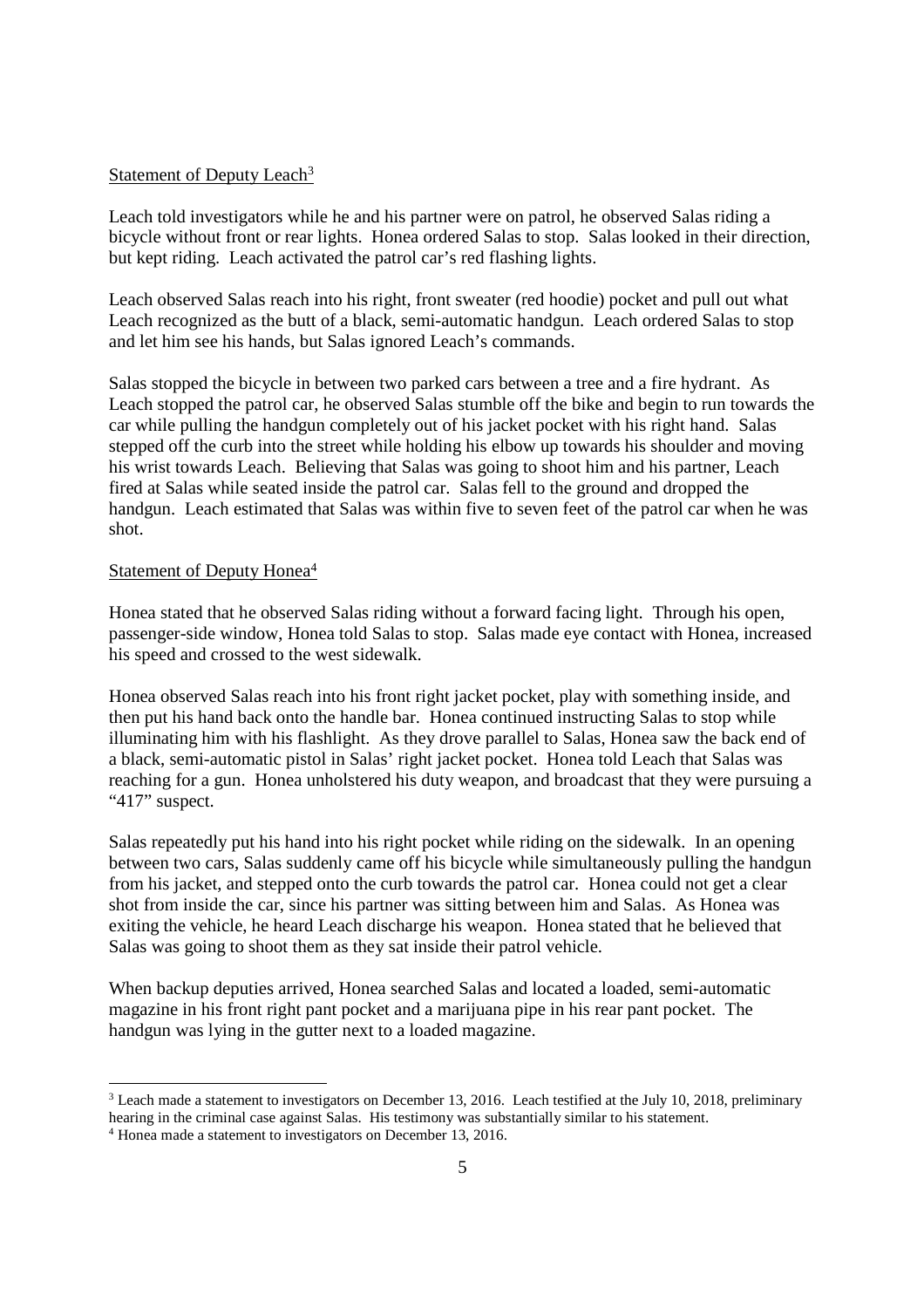#### Statements of Jonathan Salas

On December 18, 2016, Deputy Ventura and Deputy Garcia were assigned to security detail of Salas at UCLA Harbor General Hospital. When they arrived, Garcia asked Salas how he was doing and if he was feeling better. Salas responded, "I feel blessed, you know." Salas told the deputies, "I was stupid for going out there." Salas stated that on the night of the shooting, he had ridden his bicycle from Huntington Park and was looking to get revenge on "some black fools or whoever," because one of his "homies" had been shot.<sup>5</sup>

On December 20, 2016, Detective Martinez interviewed Salas in the hospital.<sup>6</sup> Salas told Martinez that he lived in the Florence-Firestone area and acknowledged being a member of the Florencia gang. Salas said that on the day of the incident, he had received upsetting news about the health of some family members. Salas said he rode his bicycle to 7-11, bought some beer, and continued riding to the area of 87<sup>th</sup> and Budlong. Salas said that he had used methamphetamine and marijuana and was "high." Salas admitted that he was familiar with the area, since he had taken substance abuse classes nearby, but denied knowing anyone who lived there. Salas also denied knowing that it is a gang area.

Salas told Martinez that he was riding his bicycle when a light flashed at him and someone told him to pull over. Salas admitted knowing they were police officers, but said he did not stop because he thought he would go back to jail, since he was out on bail and was violating a ganginjunction curfew.

Salas told Martinez that as he was riding away from the deputies, his bicycle tire hit a bump on the sidewalk, which caused him to crash into a fire hydrant. Salas said he fell towards the street and was "upside down." Salas said he heard voices ordering him to stay on the ground and, before he could move, he heard six shots.

Salas admitted having "weed" and a "clip" in his pocket, but was initially evasive when Martinez asked if he had a gun. After further questioning, Salas admitted having a gun that night, but claimed he could not remember where he got it or why he had it. When asked if he had the weapon for protection, he responded that he did not want anyone to "mess with" him. Salas denied taking the gun out or intending to shoot the deputies.

After the conclusion of the interview when the recording had been turned off, Salas told Martinez that he was lucky to be alive and knew the deputy was "just doing his job."

#### Statement of C

Several weeks after the incident, an attorney contacted investigators to set up an interview with residents who witnessed the shooting. On January 16, 2017, detectives met with those residents in the presence of their attorney.

<sup>&</sup>lt;sup>5</sup> This interaction was not recorded.

<sup>&</sup>lt;sup>6</sup> The interview was recorded.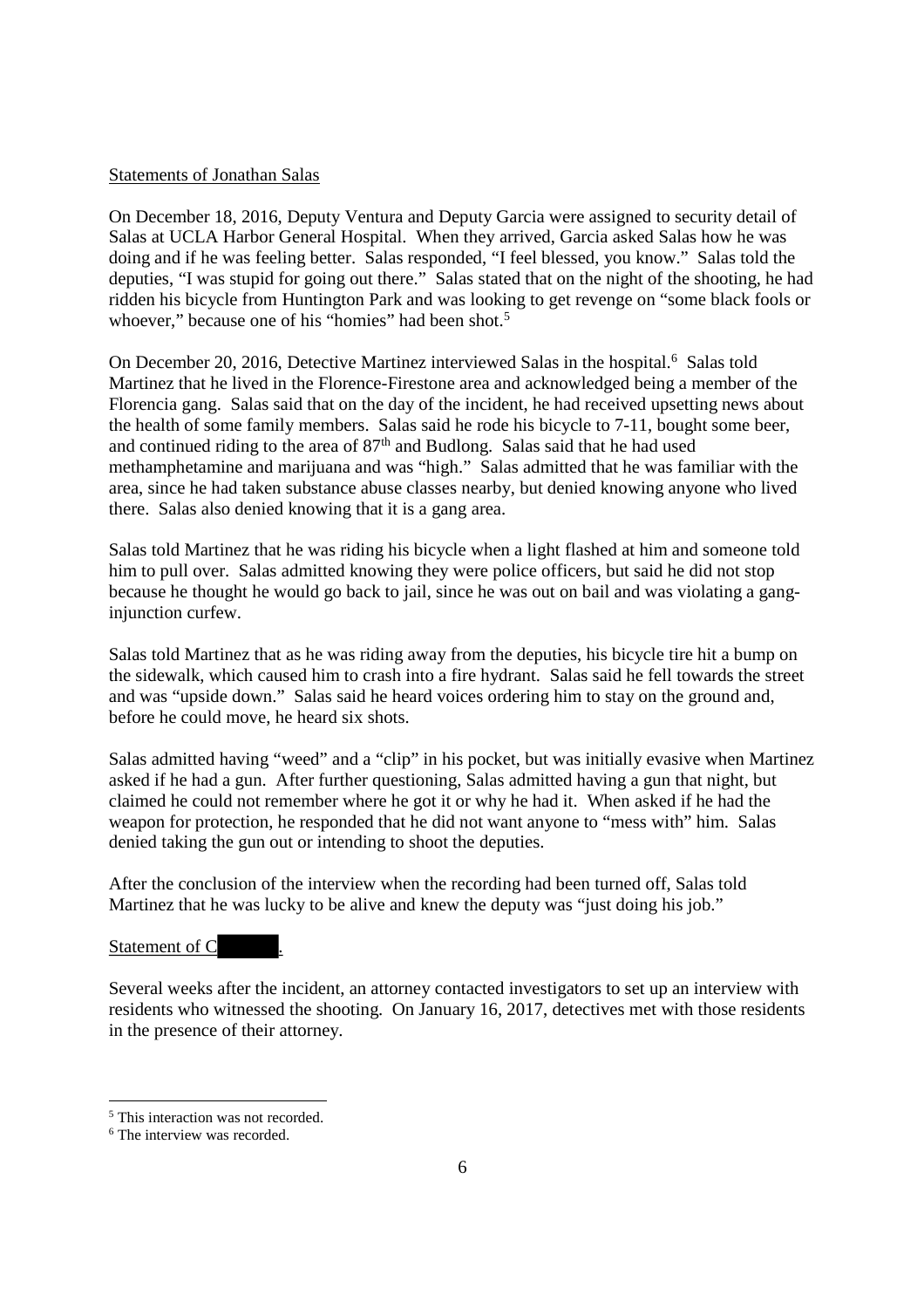C . stated that he and his family had returned home from the grocery store and were bringing groceries inside the house.  $C$  . said that he had just stepped out of his front door when he heard several gunshots. He looked out and saw a police car stopped in front of his house, but was not able to see anything else. He immediately grabbed his eight-year-old daughter, D ., who was standing near the front gate, and brought her back in the house. He went back outside where he saw a man, who appeared to have been shot, lying in the street.

C . stated that he had been afraid to speak with police on the night of the incident because he heard an officer say that the man who was shot was "Florencia," and he feared retaliation against his family if he spoke with the police.

#### Statement of A

A . stated that her family had returned from the grocery store when she heard several gunshots and saw "white lights." She was inside the house, approximately six to eight feet from the front door, when she heard the shots. A  $\overline{a}$  said that after she heard the shots, her husband, C ., brought their daughter, D ., back inside. A . said that her daughter was crying. A . told investigators that her daughter told her that the police shot a man and thought it was her fault because when she opened the gate, the man hit the gate, fell off his bicycle into the street and was shot by the police.

#### Statement of D

D . told investigators that she was going to get more groceries from the car when a man rode his bicycle fast in front of her house, tripped over their open gate, and fell off his bicycle to the ground. D . said that she saw a police officer's arm coming out of the patrol car's window holding a gun, and heard about five loud noises.  $D$  . was approximately two to three feet inside the gate when it happened. Her father quickly took her back inside the house. She told investigators that she thought it was unfair because "they did not give him a chance" before they shot him.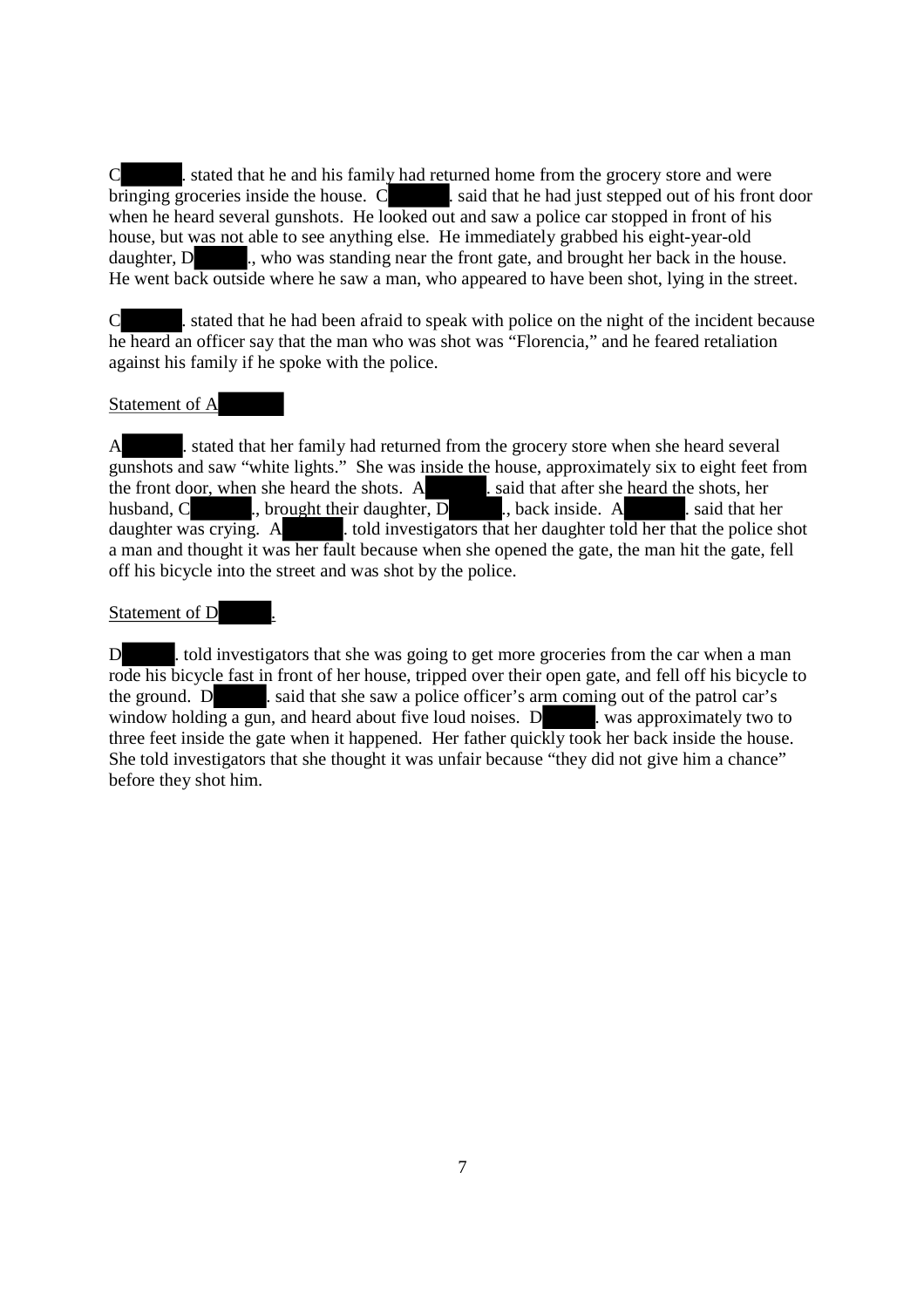

View from inside the gate, looking toward the street.

#### **Other Evidence**

Photographs of the scene were taken the night of the incident and the next day. LASD Scientific Services Bureau, Forensic Identification Specialist Dominique Enriquez collected a black, 9mm semi-automatic handgun as well as a loaded magazine, containing seventeen 9mm rounds, near the west curb. There was one live round in the chamber of the weapon. The safety was not engaged. Enriquez collected a second, loaded magazine, containing sixteen 9mm rounds, from the street along South Budlong.

Enriquez collected six expended 9mm "Luger" cartridge casings from the scene, which were consistent with the ammunition in Leach's duty weapon. Enriquez collected one expended bullet fragment from the street near the west curb of South Budlong. Enriquez also recovered a glass marijuana pipe from the street west of the curb.

Enriquez collected Salas' clothes, which were later examined for evidence. A bullet hole in the bottom front right edge of Salas' shirt was discovered, and a fired bullet was recovered from inside the bottom seam of the shirt.

No latent prints were developed from the black, semi-automatic handgun or the two magazines recovered at the scene. DNA was collected from the black semi-automatic handgun, two magazines, and a live cartridge but not analyzed.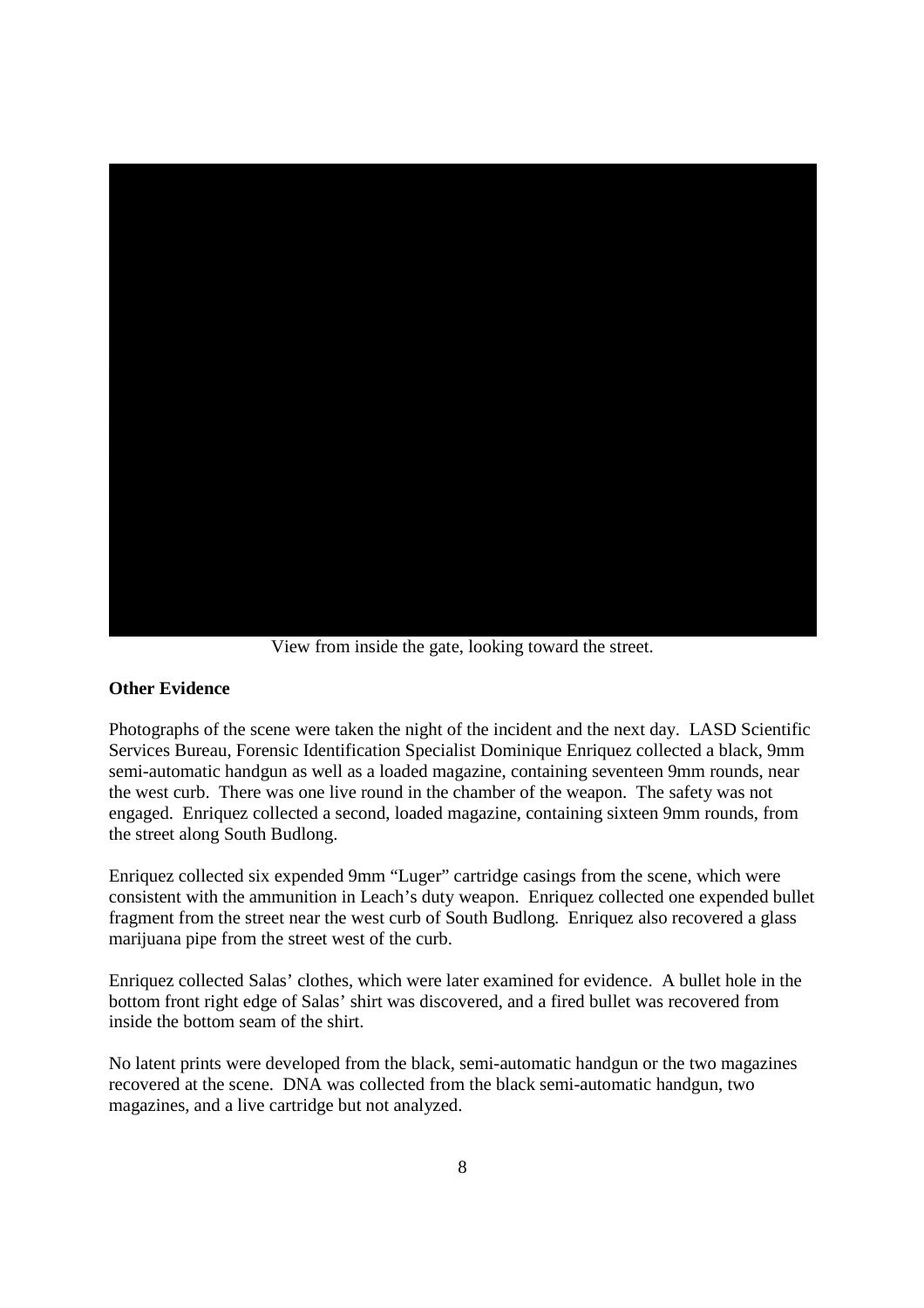# Salas suffered gunshot wounds:

## **LEGAL ANALYSIS**

. 7 .

7

California law permits a person to use deadly force in self-defense or the defense of another if the person actually and reasonably believes that he/she or another are in imminent danger of great bodily injury or death. CALCRIM No. 3470. *See also People v. Randle* (2005) 35 Cal.4th 987, 994 (overruled on other grounds in *People v. Chun* (2009) 45 Cal.4th 1172, 1201); *People v. Humphrey* (1996) 13 Cal.4<sup>th</sup> 1073, 1082. In protecting oneself or another, a person may use the force which he believes reasonably necessary, and which would appear to a reasonable person in the same or similar circumstances to be necessary, to prevent an injury which appears to be imminent. CALCRIM No. 3470.

"The 'reasonableness' of a particular use of force must be judged from the perspective of a reasonable officer on the scene, rather than with the 20/20 vision of hindsight… The calculus of reasonableness must embody allowance for the fact that police officers are often forced to make split-second judgments – in circumstances that are tense, uncertain, and rapidly evolving – about the amount of force that is necessary in a particular situation." *Graham v. Connor* (1989) 490 U.S. 386, 396-397.

The examination of the evidence revealed that Leach and Honea initially observed Salas riding his bicycle without a headlight on the sidewalk and attempted to stop him for the violations. Salas ignored the deputies' numerous commands to stop and continued riding his bicycle in an evasive manner. During the pursuit, both Leach and Honea observed Salas repeatedly place his right hand into his jacket pocket and saw the butt of a semi-automatic handgun. Shortly after broadcasting they were in pursuit of a "417" suspect, Leach and Honea observed Salas suddenly dismount his bicycle, pull the handgun out of his pocket and move rapidly towards them.

Both Leach and Honea stated that they believed that Salas intended to shoot them while they were seated in the police car. Before Honea could position himself to get a clear line of sight to Salas, Leach, who was closest to Salas and had an unobstructed line of sight, fired several shots at Salas, striking him. After he was shot, Salas dropped a black, semi-automatic handgun with one round in the chamber and the safety disengaged, and a fully loaded magazine. Salas was also carrying another fully loaded magazine.

When interviewed by Martinez, Salas admitted hearing the deputies' repeated commands to stop, admitted knowing that they were police officers, and admitted being afraid of returning to jail because he was out on bail and violating a gang injunction. Salas admitted to Ventura and Garcia that he was riding his bicycle in that area because he was looking for revenge.

The totality of the evidence is inconsistent with Salas' assertion that he was lying motionless on the ground when he was shot. Leach stated that Salas was coming directly towards him and he

9

.